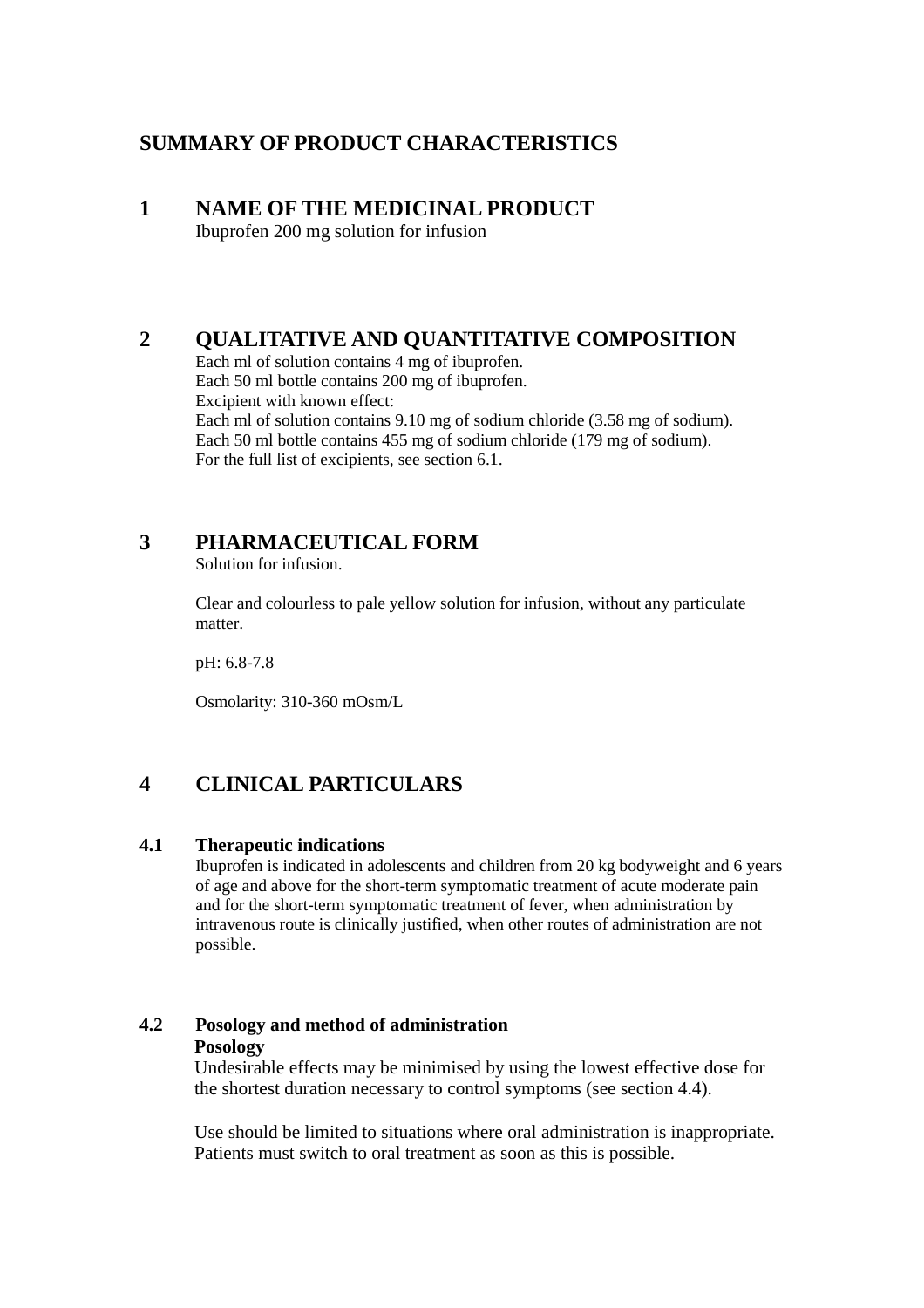This medicinal product is indicated for the shortest period needed. Treatment should not exceed 3 days.

Adequate hydration of the patient should be maintained to minimize the risk of possible adverse reactions at renal level.

The recommended ibuprofen dose in children and adolescents is based on the bodyweight or age. As a general rule, the recommended daily dose is 20 to 30 mg/ kg of bodyweight divided into three to four single doses (5-10 mg/kg):

Children weighing  $20 \text{ kg} - 29 \text{ kg}$  (6-9 years old): 200 mg of ibuprofen up to 3 times a day not exceeding a maximum daily dose of 600 mg. Children weighing  $30 \text{ kg} - 39 \text{ kg}$  (10-11 years old): 200 mg of ibuprofen up to 4 times a day not exceeding a maximum daily dose of 800 mg.

Adolescents weighing 40 kg or more (12-17 years old): 200 mg to 400 mg of ibuprofen up to 3 times a day not exceeding a maximum daily dose of 1200 mg.

Not recommended for children under 20 kg or below 6 years of age. The respective dosing interval should be chosen in line with the symptomatology and the maximum daily dose. The interval between doses should not be below 6 hours. The recommended maximum daily dose should not be exceeded.

#### *Renal insufficiency*

Precautions should be taken when NSAIDs are used in patients with renal insufficiency. In patients with mild or moderate renal impairment, the initial dose should be reduced and be kept as low as possible for the shortest duration necessary to control symptoms and renal function monitored. This medicinal product is contraindicated in patients with severe renal insufficiency (see section 4.3).

#### *Hepatic insufficiency*

Precautions should be taken when NSAIDs are used in this population although differences in the pharmacokinetic profile have not been observed. Patients with mild or moderate hepatic insufficiency should start the treatment with reduced doses, the dose should be kept as low as possible for the shortest duration necessary and they should be carefully monitored. This medicinal product is contraindicated in patients with severe hepatic insufficiency (see section 4.3).

### **Method of administration:**

For intravenous use.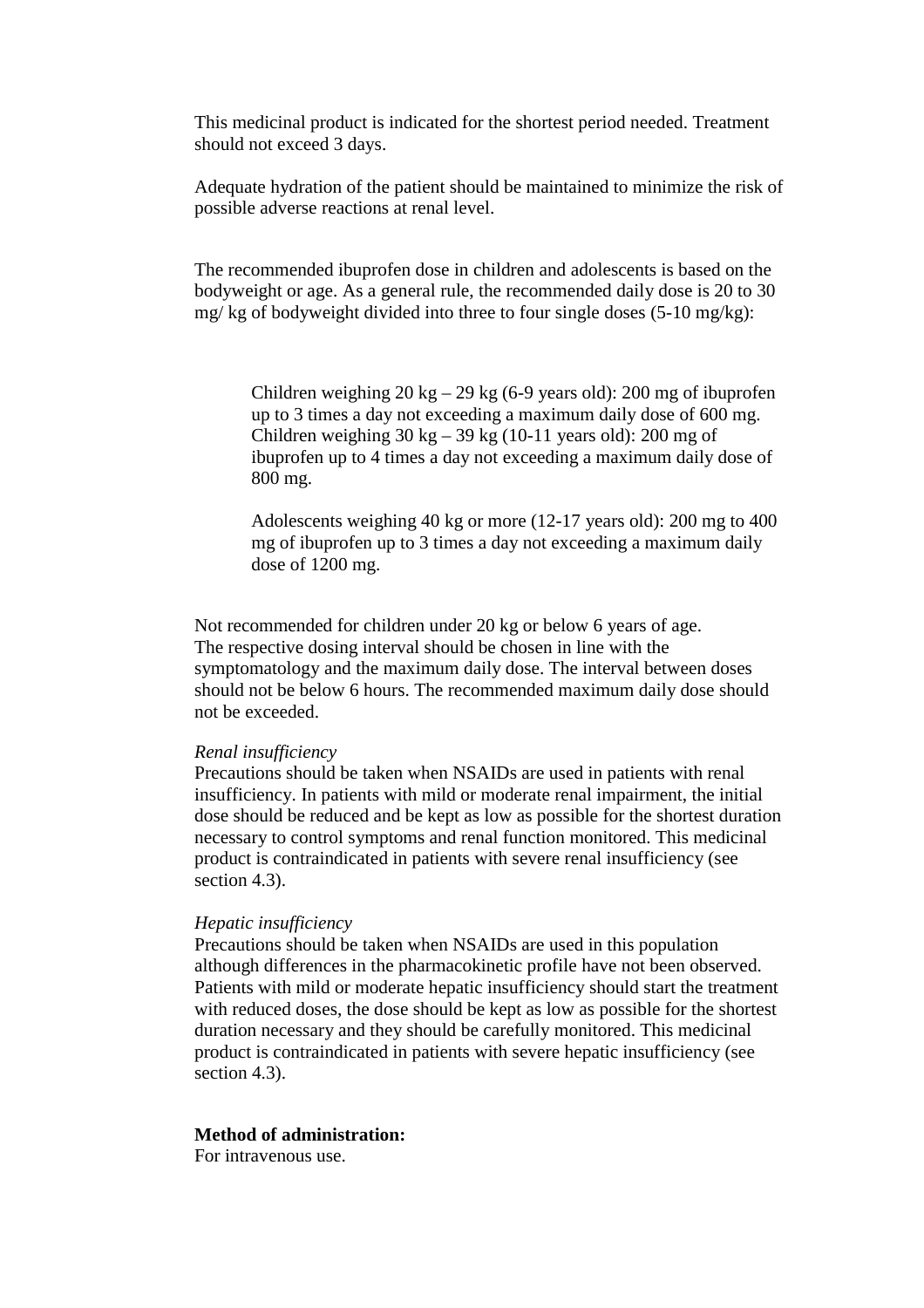This medicinal product should only be administered by qualified healthcare professionals in an environment where appropriate equipment is available (during treatment).

The solution should be administered as an intravenous infusion over 30 minutes.

## **4.3 Contraindications**

- Hypersensitivity to the active substance, to other NSAIDs or to any of the excipients listed in section 6.1;
- A history of bronchospasm, asthma, rhinitis, angioedema or urticaria associated with taking acetylsalicylic acid (ASA) or other non-steroidal antiinflammatory drugs (NSAIDs);
- Conditions involving an increased tendency or active bleeding such as thrombocytopenia;
- Active, or history of recurrent peptic ulcer/haemorrhage (two or more distinct episodes of proven ulceration or bleeding);
- History of gastrointestinal bleeding or perforation, related to previous NSAIDs therapy;
- Cerebrovascular or other active bleeding;
- Severe hepatic or renal insufficiency:
- Severe heart failure (NYHA Class IV);
- Severe dehydration (caused by vomiting, diarrhoea or insufficient fluid intake);
- Pregnancy, in the last trimester (see section 4.6).

## **4.4 Special warnings and precautions for use**

Undesirable effects may be minimised by using the lowest effective dose for the shortest possible time necessary to control symptoms (see section 4.8). Concomitant use of ibuprofen with other NSAIDs, including cyclooxygenase-2 selective inhibitors (Coxib), should be avoided.

## *Gastrointestinal risks:*

GI bleeding, ulceration or perforation, which can be fatal, have been reported during treatment with all NSAIDs with or without warning symptoms or a previous history of serious GI events.

The risk of GI bleeding, ulceration or perforation is higher with increasing NSAID doses, in patients with a history of ulcer, particularly if complicated with haemorrhage or perforation (see section 4.3). These patients should commence treatment on the lowest dose available. Combination therapy with protective agents (e.g. misoprostol or proton pump inhibitors) should be considered for these patients, and also for patients requiring concomitant low dose acetylsalicylic acid (ASA), or other drugs likely to increase the gastrointestinal risk (see below and section 4.5).

Patients with a history of GI toxicity should report any unusual abdominal symptoms (especially GI bleeding) particularly in the initial stages of treatment.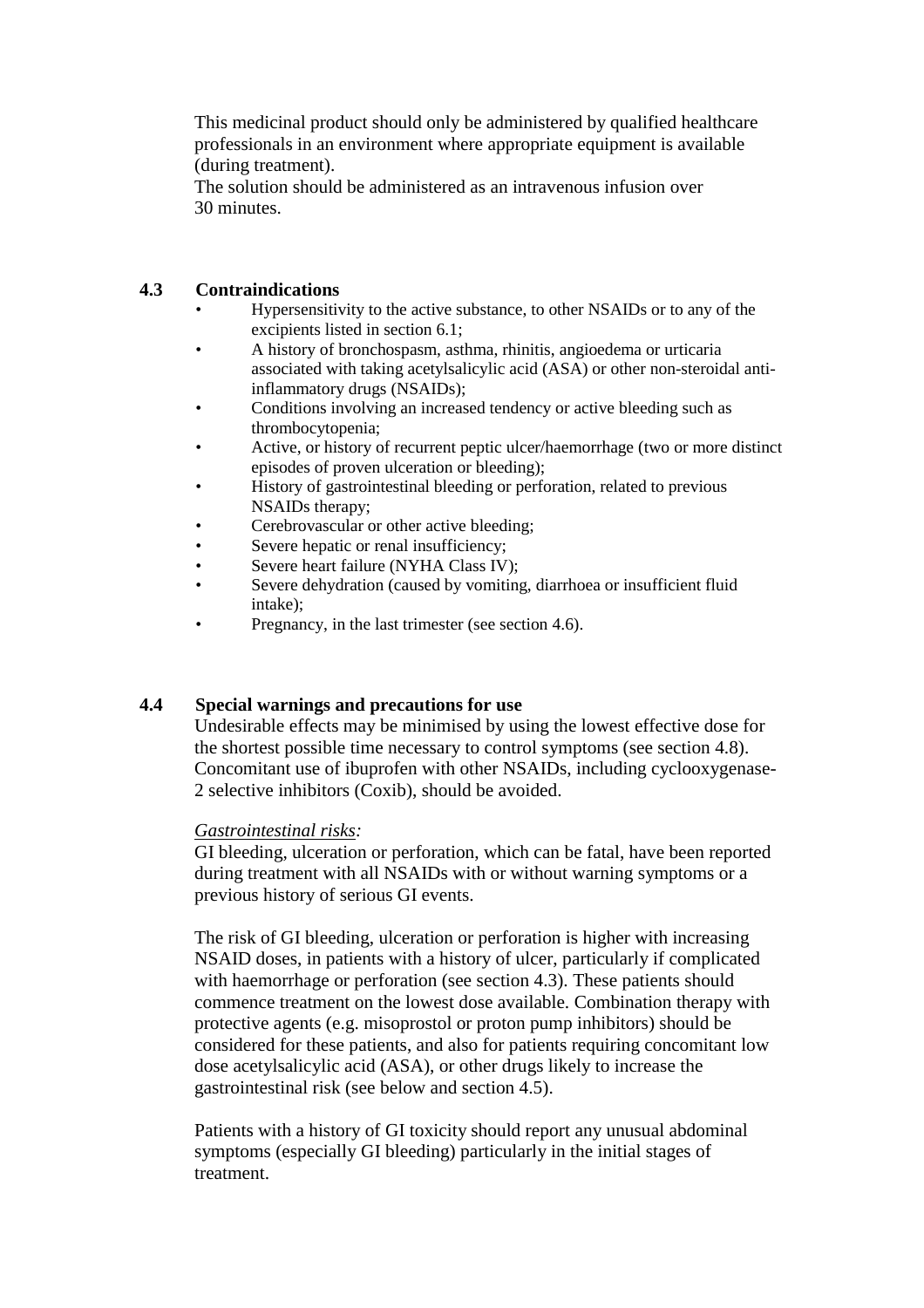Caution should be advised in patients receiving concomitant medications which could increase the risk of ulceration or bleeding, such as oral corticosteroids, anticoagulants such as warfarin, selective serotonin-reuptake inhibitors or anti-platelet agents such as acetylsalicylic acid (ASA) (see section 4.5).

When GI bleeding or ulceration occurs in patients receiving ibuprofen, treatment should be withdrawn (see section 4.3).

NSAIDs should be given with care to patients with a history of gastrointestinal disease (ulcerative colitis, Crohn's disease) as these conditions may be exacerbated (see section 4.8).

### *Cardiovascular and cerebrovascular effects:*

Clinical studies suggest that use of ibuprofen, particularly at a high dose (2400 mg/day) may be associated with a small increased risk of arterial thrombotic events (for example myocardial infarction or stroke). Overall, epidemiological studies do not suggest that low dose ibuprofen (e.g.  $\leq$ 1200 mg/day) is associated with an increased risk of arterial thrombotic events.

Patients with uncontrolled hypertension, congestive heart failure (NYHA II-III), established ischaemic heart disease, peripheral arterial disease, and/or cerebrovascular disease should only be treated with ibuprofen after careful consideration and high doses should be avoided.

Careful consideration should also be exercised before initiating long-term treatment of patients with risk factors for cardiovascular events (e.g. hypertension, hyperlipidaemia, diabetes mellitus).

### *Severe skin reactions:*

Serious skin reactions, some of them fatal, including exfoliative dermatitis, Stevens-Johnson syndrome and toxic epidermal necrolysis, have been reported very rarely in association with the use of NSAIDs (see section 4.8).

Patients appear to be at highest risk of these reactions early in the course of therapy, the onset of the reaction occurring in the majority of cases within the first month of treatment. Acute generalised exanthematous pustulosis (AGEP) has been reported in relation to ibuprofen-containing products. Ibuprofen should be discontinued at the first appearance of signs and symptoms of severe skin reactions, such as skin rash, mucosal lesions, or any other sign of hypersensitivity.

### *Hepatic or renal insufficiency or dehydration*:

Ibuprofen should be used with caution in patients with a history of liver or kidney disease and especially during simultaneous treatment with diuretics, as the inhibition of prostaglandins can cause fluid retention and renal function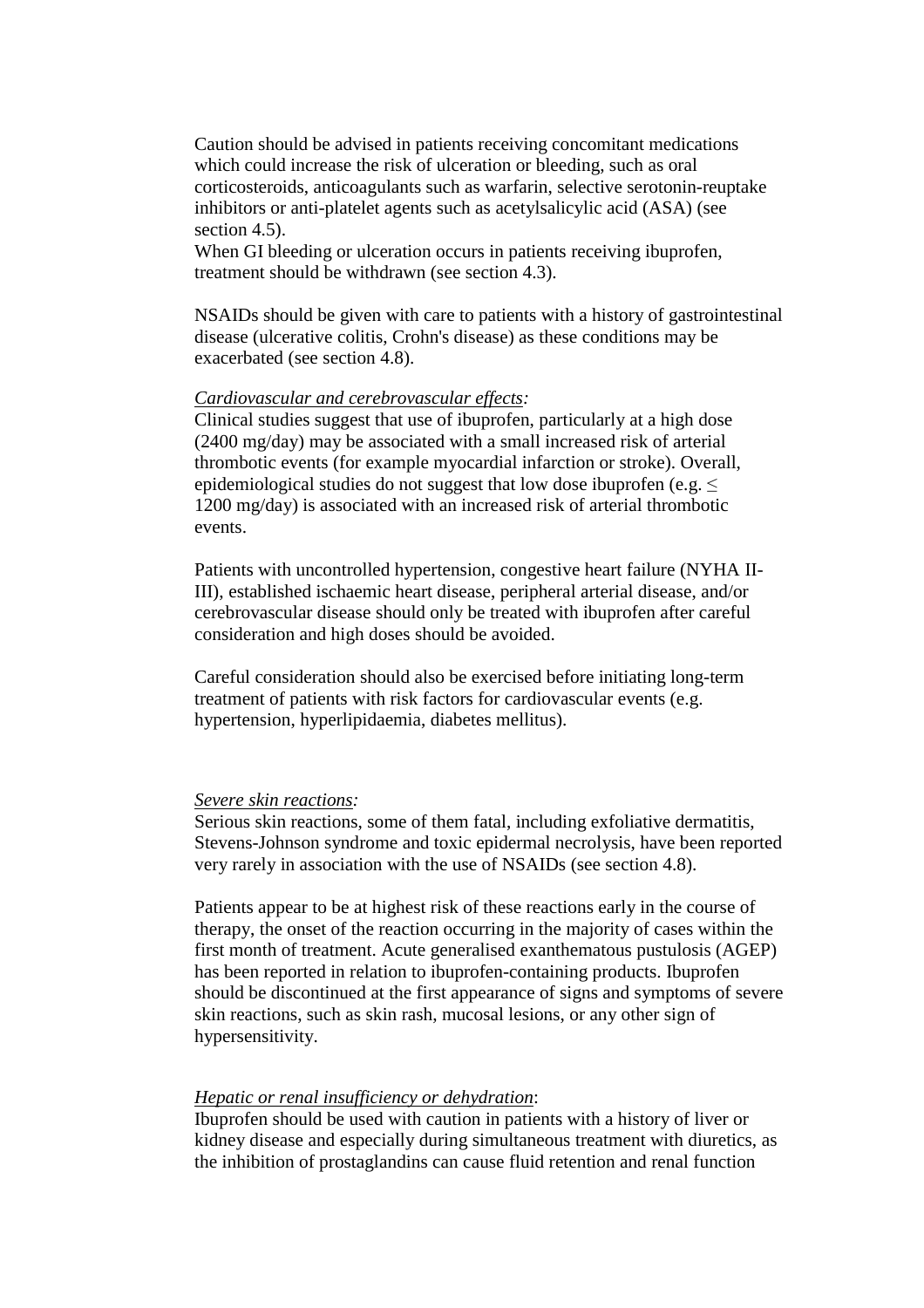impairment. Ibuprofen should be administered in these patients, at the lowest dose possible, and patient´s renal function should be regularly monitored.

There is a risk of renal impairment in dehydrated children and adolescents. In case of dehydration, ensure sufficient fluid intake. Use special caution in dehydrated patients, for example due to diarrhoea, such as dehydration could be a trigger factor for the development of kidney failure.

Regular use of analgesics, especially when combining of different analgesic substances, can lead to kidney damage, with the risk of renal insufficiency (analgesic nephropathy). This risk is higher in patients with renal insufficiency, heart failure, liver dysfunction, and those taking diuretics or ACE inhibitors. After discontinuing NSAID therapy, patient´s pre-treatment condition is usually restored.

As with other NSAIDs, ibuprofen can cause mild transient increases in some liver function parameters, as well as significant increases in transaminases. If there is a significant increase in these parameters, treatment should be discontinued (see section 4.3).

#### *Anaphylactoid Reactions:*

As standard practice during intravenous infusion, close patient monitoring is recommended, especially at the beginning of the infusion to detect any anaphylactic reaction caused by the active substance or the excipients.

Severe acute hypersensitivity reactions (e.g. anaphylactic shock) are very rarely observed. At the first signs of a hypersensitivity reaction following the administration of Ibuprofen, therapy must be stopped and symptomatic treatment must be established. Medically required measures, in line with the symptoms, must be initiated by specialist personnel.

### *Respiratory disorders:*

Caution is required if this medicinal product is administered to patients suffering from, or with a previous history of, bronchial asthma, chronic rhinitis or allergic diseases since NSAIDs have been reported to cause bronchospasm, urticaria or angioedema in such patients.

### *Haematological Effects:*

Ibuprofen may temporarily inhibit the blood-platelet function (thrombocyte aggregation), increasing the bleeding time and the risk of haemorrhage.

Ibuprofen should only be used with particular caution in patients receiving ASA to inhibit platelet aggregation (see sections 4.5 and 5.1).

Patients with coagulation disorders or those undergoing surgery should therefore be monitored.

Special medical vigilance is required for use in patients immediately after undergoing major surgery.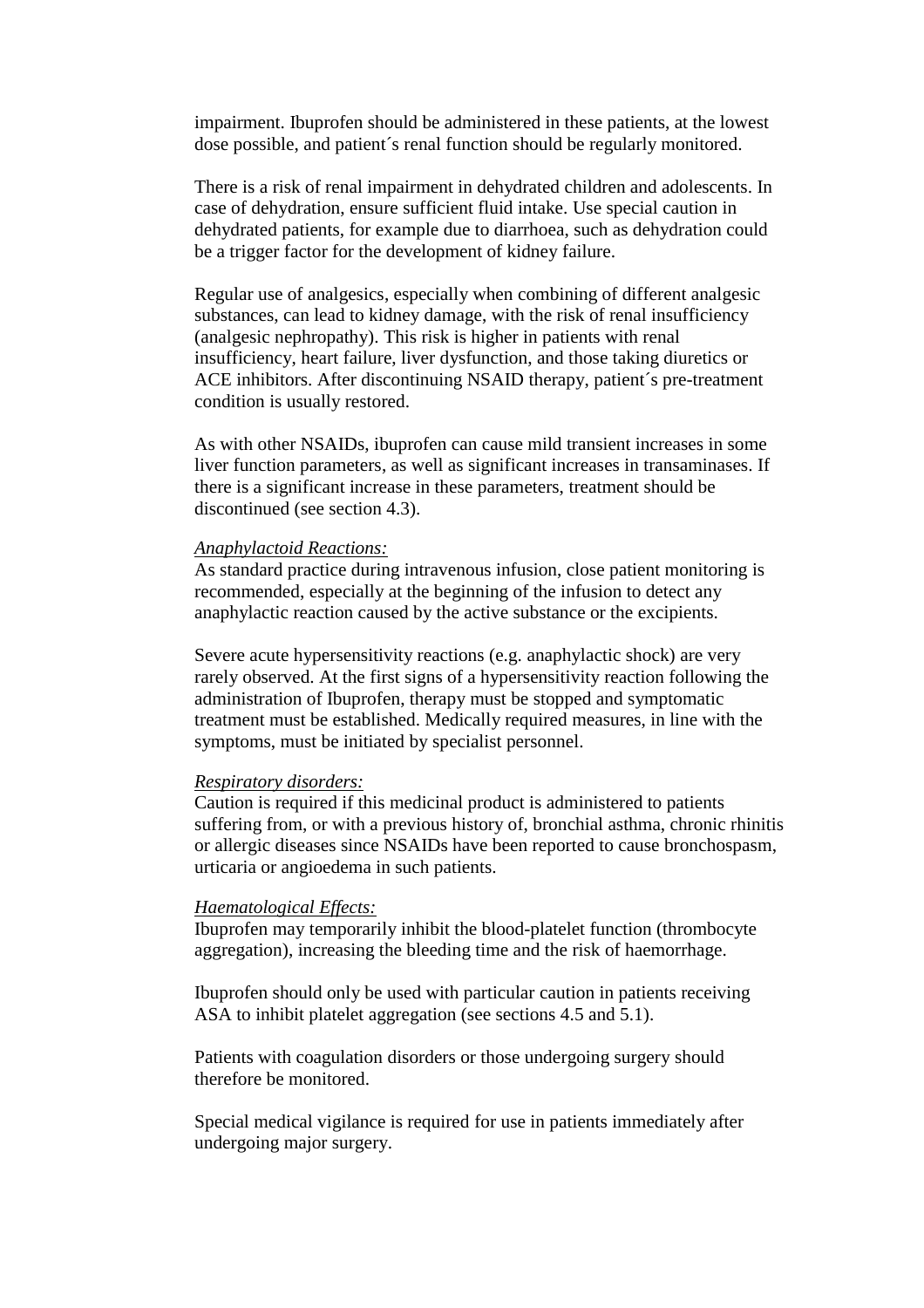During prolonged ibuprofen administration, regular checking of liver values, kidney function, and blood counts, is required.

Ibuprofen should be used only after strict assessment of the benefit / risk in patients with congenital disorder of porphyrin metabolism (e.g. acute intermittent porphyria).

Through concomitant consumption of alcohol, active substance-related undesirable effects, particularly those that concern the gastrointestinal tract or the central nervous system, may be increased on use of NSAIDs.

Caution is required in patients with certain conditions, which may be made worse:

- In patients who react allergically to other substances, as an increased risk of hypersensitivity reactions occurring also exists for them on use of this medicinal product.
- In patients who suffer from hay fever, nasal polyps or chronic obstructive respiratory disorders as an increased risk exists for them of allergic reaction occurring. These may present as asthma attacks (so-called analgesic asthma), Quincke´s oedema or urticaria.

### *Aseptic Meningitis:*

Some cases of aseptic meningitis have been reported with the use of ibuprofen in patients with systemic lupus erythematosus (SLE). Although it is more likely to occur in patients with SLE and related connective tissue diseases, it has also been reported in some patients who do not have any underlying chronic disease. This therefore, should be taken into account when administering this treatment (see section 4.8).

### *Ophthalmological Effects:*

Blurred or diminished vision, scotomata, and changes in colour vision have been reported with oral ibuprofen. Discontinue ibuprofen if the patient develops such complaints, and refer the patient for an ophthalmologic examination that includes central visual fields and colour vision testing.

### *Others:*

Prolonged use of painkillers may cause headache that must not be treated with increased doses of the medicinal product.

Exceptionally, varicella can cause serious cutaneous and soft tissues infectious complications. To date, the contributing role of NSAIDs in the worsening of these infections cannot be ruled out. Thus, it is advisable to avoid use of Ibuprofen in case of varicella.

NSAIDs can mask the symptoms of concurrent infections. Interference with analytical tests:

- bleeding time (may be extended for a day after discontinuation of therapy)
- blood glucose concentration (may decrease)
- creatinine clearance (may decrease)
- haematocrit or haemoglobin (may decrease)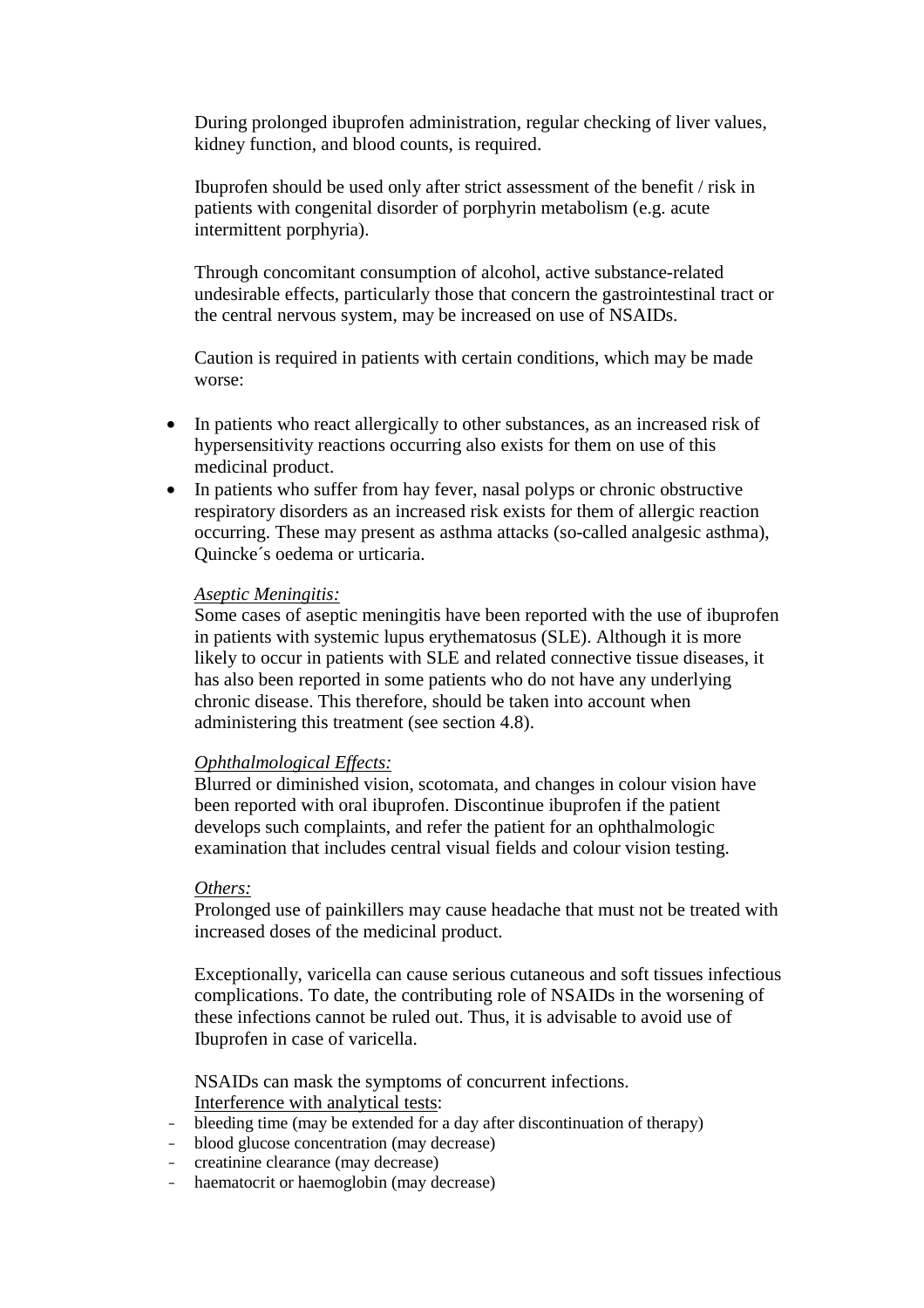- blood levels of urea nitrogen and serum creatinine and potassium (may increase)
- with liver function tests: increased transaminase values
	- **Special warnings / precautions regarding excipients:**

This medicinal product contains 179 mg sodium per bottle, equivalent to 9 % of the WHO recommended maximum daily intake of 2 g sodium for an adult.

## **4.5 Interaction with other medicinal products and other forms of interaction**

### *Other NSAIDs, including COX-2 inhibitors and salicylates:*

As a result of synergist effects, the concurrent administration use of two or more NSAIDs may increase the risk of gastrointestinal ulcers and bleeding. Co-administration of ibuprofen with other NSAIDs should therefore be avoided (see section 4.4).

Concomitant administration of ibuprofen and acetylsalicylic acid is not generally recommended because of the potential of increased adverse effects.

Experimental data suggest that ibuprofen may competitively inhibit the effect of low dose acetylsalicylic acid on platelet aggregation when they are dosed concomitantly. Although there are uncertainties regarding extrapolation of these data to the clinical situation, the possibility that regular, long-term use of ibuprofen may reduce the cardioprotective effect of low-dose acetylsalicylic acid cannot be excluded. No clinically relevant effect is considered to be likely for occasional ibuprofen use (see section 5.1).

### *Lithium:*

Co-administration of ibuprofen with lithium preparations can increase the serum level of these medicinal products.

Checking the serum lithium level is necessary.

#### *Cardiac glycosides (Digoxin):*

NSAIDs may exacerbate cardiac failure, reduce glomerular filtration rate and increase plasma levels of cardiac glycosides. Monitoring of serum digoxin is recommended.

#### *Phenytoin:*

Plasmatic levels of phenytoin may be increased in the concomitant treatment with ibuprofen and therefore the risk of toxicity may increase.

## *Antihypertensive (Diuretics, ACE inhibitors, betareceptor blocking medicines and angiotensin-II antagonists:*

Diuretics and ACE-inhibitors may increase the nephrotoxicity of NSAIDs. NSAIDs can reduce the effect of diuretics and other antihypertensive drugs, including ACE-inhibitors and beta-blockers. In patients with reduced kidney function (e.g. dehydrated patients) the concomitant use of an ACE inhibitor and angiotensin-II antagonists with a cyclo-oxygenase-inhibiting medicinal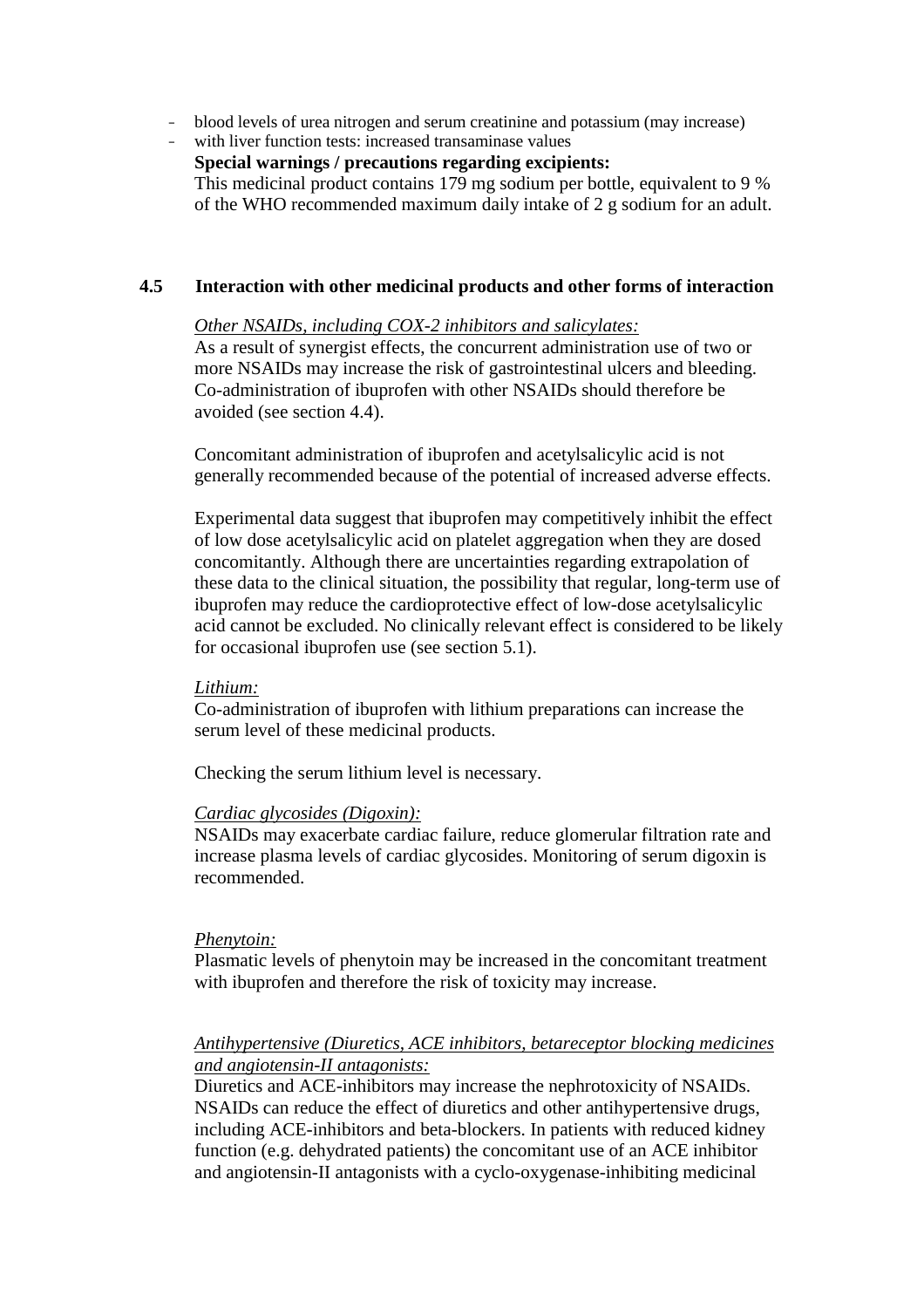product can lead to further impairment of kidney function, and through to acute renal failure. This is usually reversible. Such combinations should therefore, only be used with caution. Patients have to be instructed to drink sufficient liquid. Renal function should be measured after the start of concomitant therapy, and periodically thereafter.

The concomitant administration of ibuprofen and ACE-inhibitors may lead to hyperkalaemia.

#### *Potassium sparing diuretics:*

Concomitant use may cause hyperkalaemia (check of serum potassium is recommended).

#### *Captopril:*

Experimental studies indicate that ibuprofen counteracts the effect of captopril of increased sodium excretion.

### *Corticosteroids:*

Increased risk of gastrointestinal ulceration or bleeding (see section 4.4).

## *Anti-platelet agents (e.g. clopidogrel and ticlopidine) and selective serotonin reuptake inhibitors (SSRIs):*

Increased risk of gastrointestinal bleeding (see section 4.4). NSAIDs should not be combined with ticlopidine due to the risk of an additive effect in the inhibition of platelet function.

### *Methotrexate:*

NSAIDs inhibit the tubular secretion of methotrexate and certain metabolic interactions may occur resulting in decreased clearance of methotrexate. The administration of ibuprofen within 24 hours before or after administration of methotrexate may lead to an elevated concentration of methotrexate and an increase in its toxic effect. Therefore, concomitant use of NSAIDs and high doses of methotrexate should be avoided. Also, the potential risk of interactions in low dose treatment with methotrexate should be considered, especially in patients with impaired renal function. In combined treatment, renal function should be monitored.

#### *Ciclosporin:*

The risk of a kidney-damage by ciclosporin is increased by the concomitant administration of certain non-steroidal anti-inflammatory drugs. This effect cannot be ruled out for a combination of ciclosporin and ibuprofen either.

### *Anti-coagulants:*

NSAIDs may enhance the effect of anti-coagulants, such as warfarin (see section 4.4). In case of simultaneous treatment, monitoring of the coagulation state is recommended.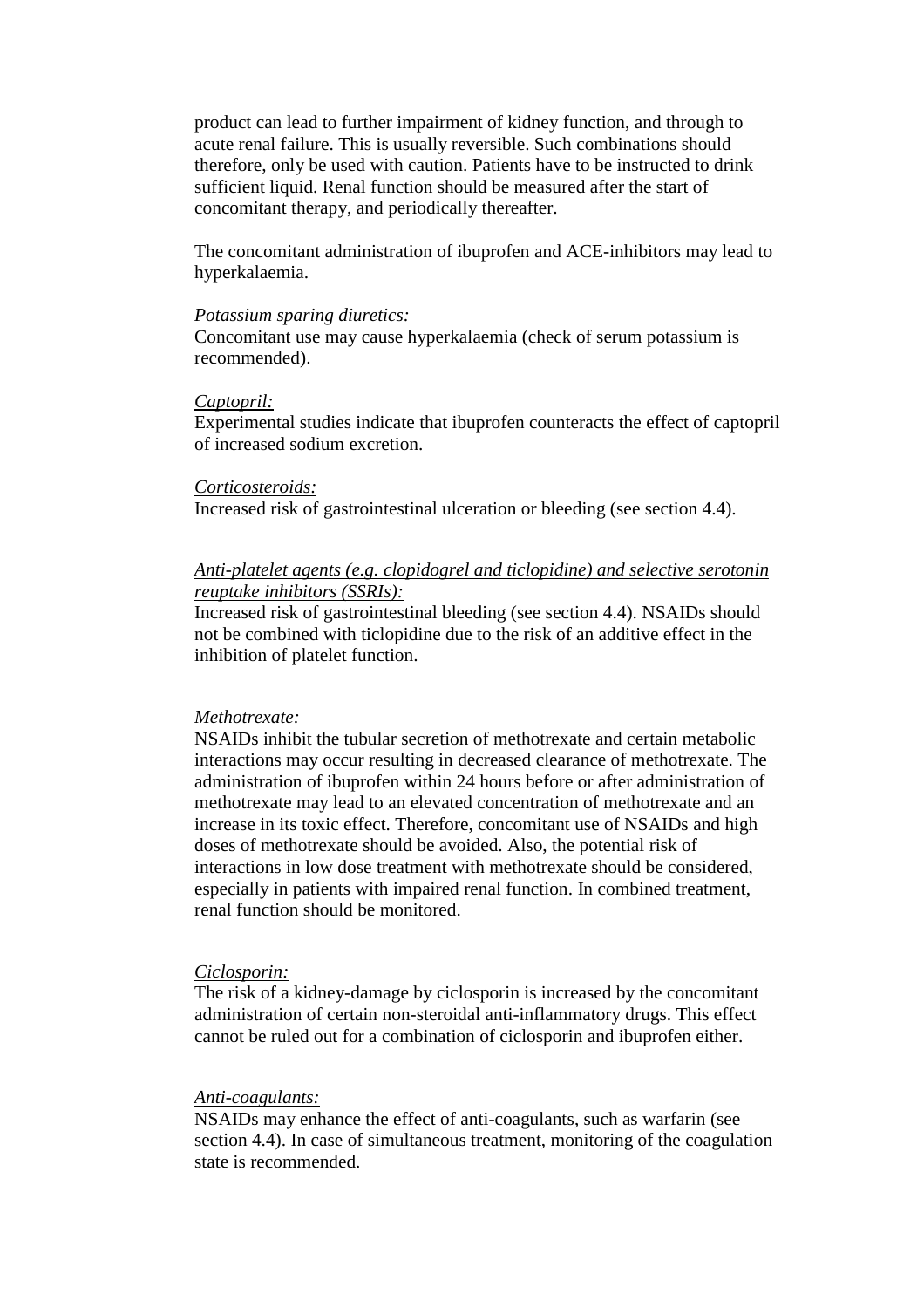#### *Sulphonylureas:*

NSAIDs can increase the hypoglycaemic effect of sulphonylureas. In the case of simultaneous treatment, monitoring of blood glucose levels is recommended.

*Tacrolimus:*  Elevated risk of nephrotoxicity.

### *Zidovudine:*

There is evidence of an increased risk of haemarthrosis and haematomas in HIV positive haemophilia patients receiving concurrent treatment with zidovudine and ibuprofen. There may be an increased risk of haematoxicity during concomitant use of zidovudine and NSAIDs. Blood counts 1-2 weeks after starting use together are recommended.

#### *Probenecid and sulfinpyrazone*:

Medicinal products that contain probenecid or sulfinpyrazone may delay the excretion of ibuprofen.

### *Quinolone antibiotics:*

Animal data indicate that NSAIDs can increase the risk of convulsions associated with quinolone antibiotics. Patients taking NSAIDs and quinolones may have an increased risk of developing convulsions.

### *CYP2C9 Inhibitors:*

Concomitant administration of ibuprofen with CYP2C9 inhibitors may increase the exposure to ibuprofen (CYP2C9 substrate). In a study with voriconazole and fluconazole (CYP2C9 inhibitors), an increased S(+) ibuprofen exposure by approximately 80 to 100 % has been shown. Reduction of the ibuprofen dose should be considered when potent CYP2C9 inhibitors are administered concomitantly, particularly when high-dose ibuprofen is administered with either voriconazole or fluconazole.

### *Mifepristone:*

If NSAIDs are used within 8-12 days after the mifepristone administration, they may decrease the effect of mifepristone.

#### *Alcohol:*

The use of ibuprofen in individuals with chronic alcohol consumption (14- 20 drinks/week or more) should be avoided due to increased risk of significant GI adverse effects, including bleeding.

### *Aminoglycosides:*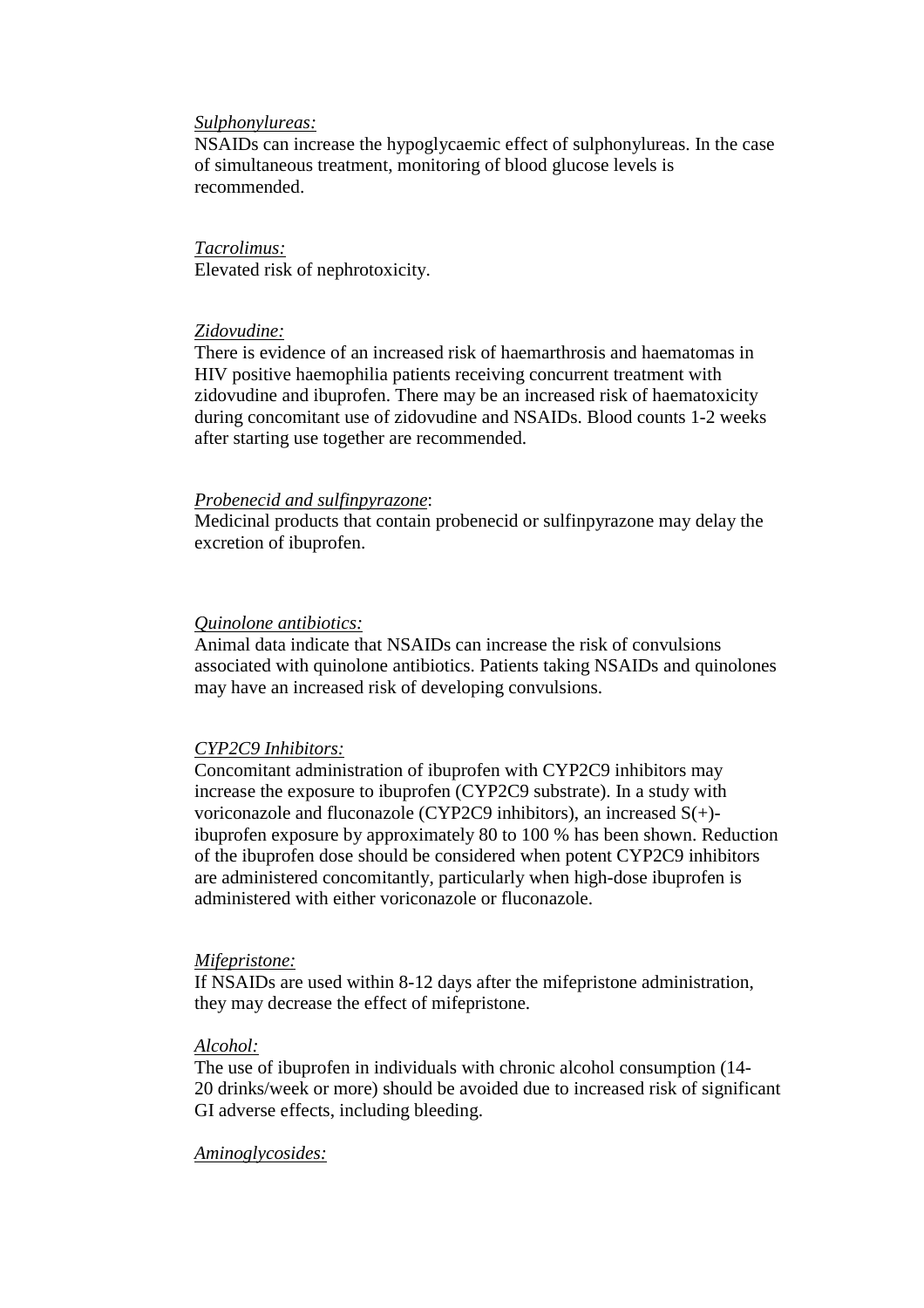NSAIDs may decrease the excretion of aminoglycosides and increase their toxicity. Strict surveillance of aminoglycosides serum levels is recommended during co-administration with ibuprofen.

## *Herbal extracts:*

Ginkgo biloba may potentiate the risk of bleeding with NSAIDs.

## **4.6 Fertility, pregnancy and lactation**

## *Pregnancy*:

Inhibition of prostaglandin synthesis may adversely affect the pregnancy and/or the embryo/foetal development. Data from epidemiological studies suggest an increased risk of miscarriage and of cardiac malformation and gastroschisis after use of a prostaglandin synthesis inhibitor in early pregnancy. The absolute risk for cardiovascular malformation was increased from less than 1 %, up to approximately 1.5 %. The risk is believed to increase with dose and duration of therapy.

In animals, administration of a prostaglandin synthesis inhibitor has been shown to result in increased pre- and post-implantation loss and embryo-foetal lethality. In addition, increased incidences of various malformations, including cardiovascular, have been reported in animals given a prostaglandin synthesis inhibitor during the organogenetic period (Section 5.3).

During the first and second trimester of pregnancy, ibuprofen should not be given unless clearly necessary. If ibuprofen is used by a woman attempting to conceive, or during the first and second trimester of pregnancy, the dose should be kept as low and duration of treatment as short as possible.

During the third trimester of pregnancy, all prostaglandin synthesis inhibitors: - may expose the foetus to:

- cardiopulmonary toxicity (with premature closure of the ductus arteriosus and pulmonary hypertension);
- renal dysfunction, which may progress to renal failure with oligohydramnios; - may expose the mother and the neonate, at the end of the pregnancy, to:
- possible prolongation of bleeding time, an anti-aggregating effect which may occur even at very low doses;
- inhibition of uterine contractions resulting in delayed or prolonged labour. Consequently, ibuprofen use is contraindicated during the third trimester of pregnancy (See section 4.3).

## *Breast-feeding*

Ibuprofen and its metabolites can pass in low concentrations into the breast milk. No harmful effects to infants are known to date, so for short-term treatment with lower doses interruption of breast-feeding would generally not be necessary, however it is recommended to interrupt breast-feeding when using higher doses than 1200 mg daily or longer periods due to the potential to inhibit prostaglandin synthesis in the neonate.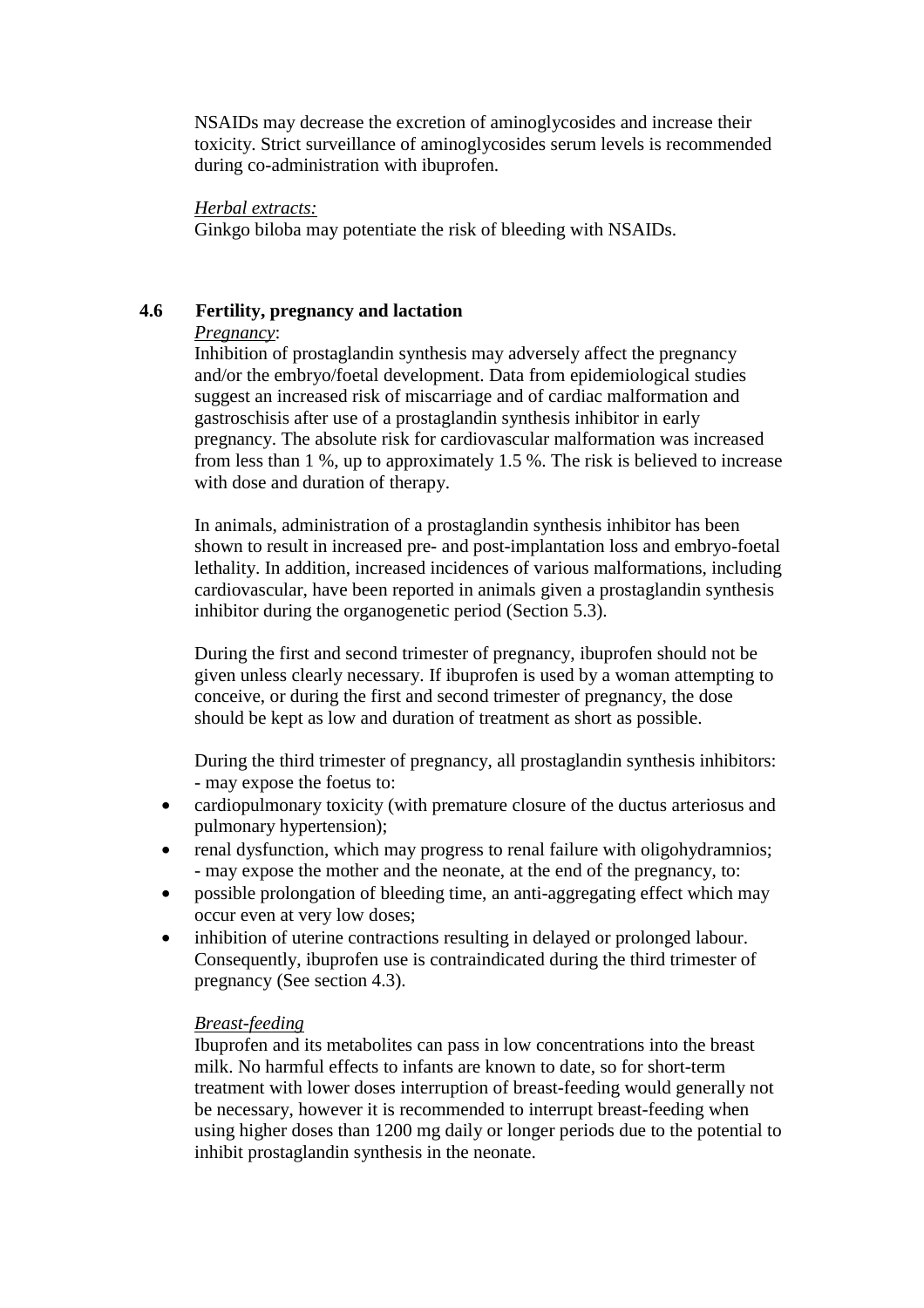#### *Fertility*

There is some evidence that drugs, which inhibit cyclo-oxygenase / prostaglandin synthesis, may cause impairment of female fertility by an effect on ovulation. This is reversible on withdrawal of treatment.

## **4.7 Effects on ability to drive and use machines**

In single or short-term use, no precautions are necessary. However, the occurrence of relevant side effects such as fatigue and vertigo can impair reactivity, and the ability to drive a vehicle and/or use machines may be reduced. This particularly applies when combined with alcohol.

## **4.8 Undesirable effects**

The following frequencies are taken as a basis when evaluating undesirable effects:

> Very common:  $> 1/10$ Common: ≥1/100 to< 1/10 Uncommon: ≥1/1,000 to< 1/100 Rare: ≥1/10,000 to< 1/1,000 Very rare: <1/10,000 Not known: frequency cannot be estimated from the available data

The most commonly observed adverse events are gastrointestinal in nature. Peptic ulcers, perforation or GI bleeding, sometimes fatal. Nausea, vomiting, diarrhoea, flatulence, constipation, dyspepsia, abdominal pain, melaena, haematemesis, ulcerative stomatitis, exacerbation of colitis and Crohn's disease (see section 4.4) have been reported following administration. Less frequently, gastritis has been observed. Particularly the risk of gastrointestinal bleeding occurring is dependent on the dose range and the duration of use.

Very rarely have been reported severe hypersensitivity reactions (including infusion site reactions, anaphylactic shock) and serious cutaneous adverse reactions such as bullous reactions including Stevens-Johnson syndrome and toxic epidermal necrolysis (Lyell's syndrome), erythema multiforme and alopecia.

Exacerbation of infection-related inflammations (e.g. development of necrotising fasciitis) coinciding with the use of non-steroidal antiinflammatory drugs has been described. This is possibly associated with the mechanism of action of the non-steroidal anti-inflammatory drugs.

Photosensitivity, allergic vasculitis and in exceptional cases, severe skin infections and soft-tissue complications may occur during a varicella infection (see section 4.4).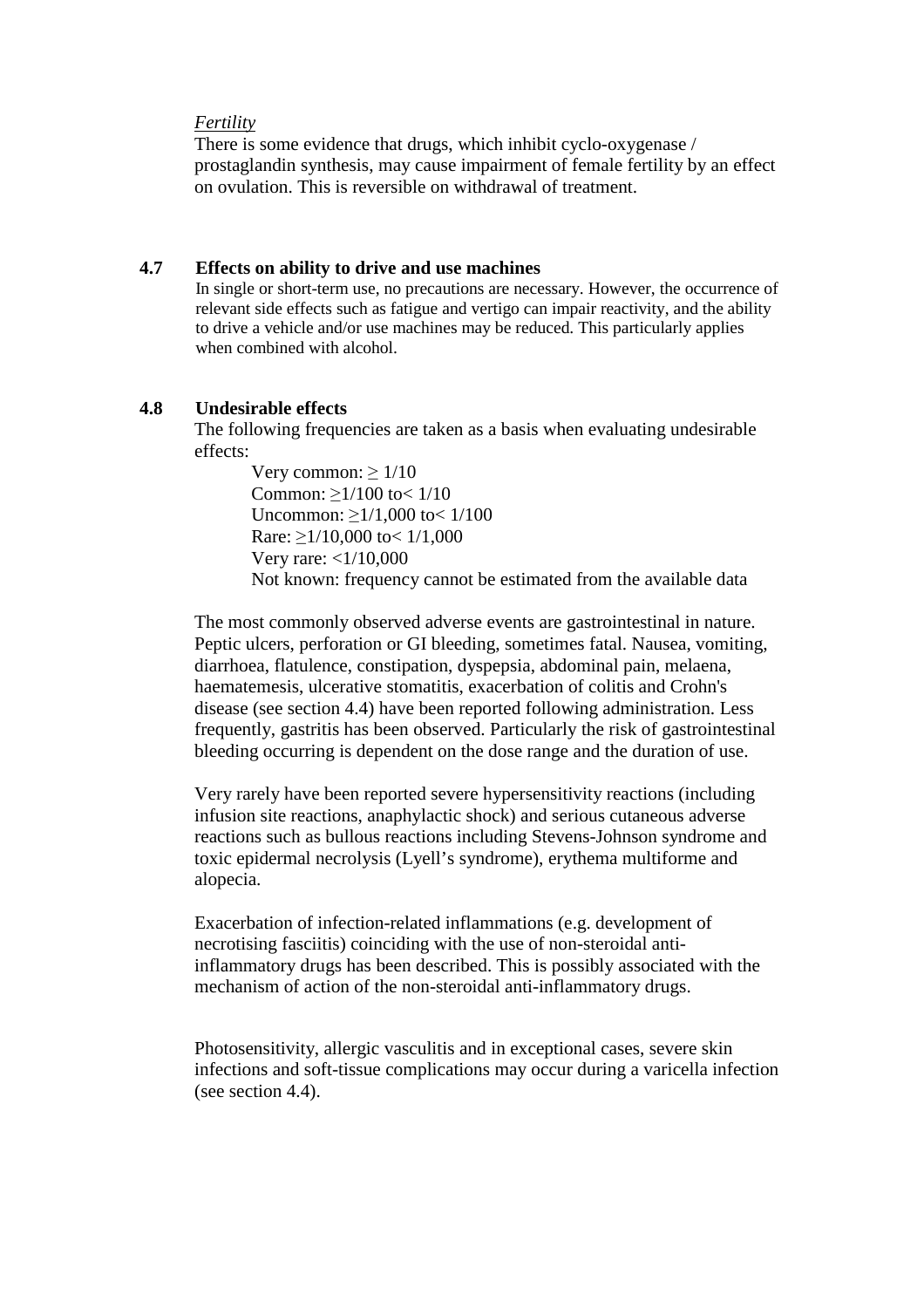Oedema, hypertension and cardiac failure have been reported in association with NSAID treatment.

Clinical studies suggest that use of ibuprofen, particularly at a high dose (2400 mg/day) may be associated with a small increased risk of arterial thrombotic events (for example myocardial infarction or stroke) (see section 4.4).

| Infections and             | Very rare | Exacerbation of infection-related inflammations    |
|----------------------------|-----------|----------------------------------------------------|
| infestations               |           | (e.g. development of necrotising fasciitis)        |
|                            |           | coinciding with the use of non-steroidal anti-     |
|                            |           | inflammatory drugs has been described. This is     |
|                            |           | possibly associated with the mechanism of action   |
|                            |           | of the non-steroidal anti-inflammatory drugs.      |
| Blood and                  | Very rare | Disturbances to blood formation (anaemia,          |
| lymphatic                  |           | agranulocytosis, leukopenia, thrombocytopenia,     |
| system                     |           | and pancytopenia). First symptoms are: fever,      |
| disorders                  |           | sore throat, superficial mouth wounds, influenza-  |
|                            |           | like complaints, severe lassitude, nosebleeds and  |
|                            |           | skin bleeding.                                     |
|                            | Uncommon  | Hypersensitivity reactions with skin rashes and    |
|                            |           | itching, as well as asthma attacks (possibly with  |
| Immune system<br>disorders |           | drop in blood pressure)                            |
|                            | Very rare | Systemic lupus erythematosus, severe               |
|                            |           | hypersensitivity reactions, face-oedema, swelling  |
|                            |           | of the tongue, swelling of the internal larynx     |
|                            |           | with constriction of the airways, difficulty       |
|                            |           | breathing, palpitations, hypotension and life-     |
|                            |           | threatening (shock).                               |
| Psychiatric                | Uncommon  | Anxiety, restlessness                              |
| disorders                  | Rare      | Psychotic reactions, nervousness, irritability,    |
|                            |           | confusion or disorientation and depression         |
|                            | Very      | Fatigue or sleeplessness, headache, dizziness      |
|                            | common    |                                                    |
| <b>Nervous</b>             | Uncommon  | Insomnia, agitation, irritability or tiredness     |
| System                     | Very rare | Aseptic meningitis (stiff neck, headache, nausea,  |
| disorders                  |           | vomiting, fever or confusion).                     |
|                            |           | Patients with autoimmune disorders (SLE, mixed     |
|                            |           | connective-tissue disease) appear to be            |
|                            |           | predisposed.                                       |
| Eye disorders              | Uncommon  | Visual disturbances                                |
|                            | Rare      | Reversible toxic amblyopia                         |
| Ear and                    | Common    | Vertigo                                            |
| labyrinth                  | Uncommon  | <b>Tinnitus</b>                                    |
| disorders                  | Rare      | Hearing disorders                                  |
| Cardiac                    | Very rare | Palpitations, heart failure, myocardial infarction |
| disorders                  |           |                                                    |
| Vascular                   | Very rare | Arterial hypertension                              |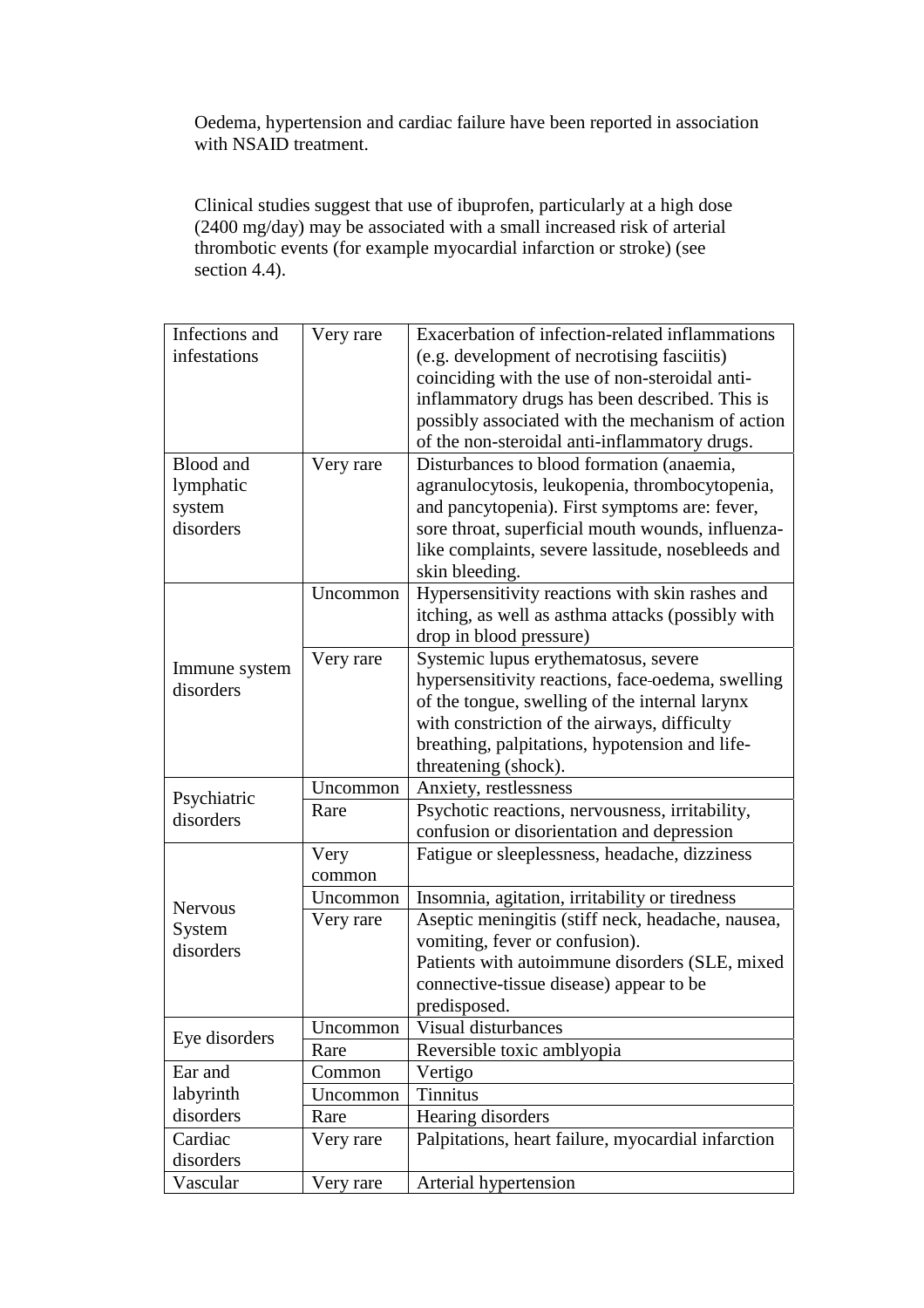| disorders        |           |                                                                                           |
|------------------|-----------|-------------------------------------------------------------------------------------------|
| Respiratory,     | Very rare | Asthma, bronchospasm, dyspnoea and wheezing                                               |
| thoracic and     |           |                                                                                           |
| mediastinal      |           |                                                                                           |
| disorders        |           |                                                                                           |
|                  | Very      | Pyrosis, abdominal pain, nausea, vomiting,                                                |
|                  | common    | flatulence, diarrhoea, constipation and slight                                            |
|                  |           | gastro-intestinal blood losses that may cause                                             |
|                  |           | anaemia in exceptional cases                                                              |
|                  | Common    | Gastrointestinal ulcers, potentially with bleeding                                        |
|                  |           | and perforation. Ulcerative stomatitis,                                                   |
| Gastrointestinal |           | exacerbation of colitis and Crohn's disease                                               |
|                  | Uncommon  | Gastritis                                                                                 |
| disorders        | Rare      | Oesophageal stenosis, exacerbation of                                                     |
|                  |           | diverticular disease, unspecific haemorrhagic                                             |
|                  |           | colitis.                                                                                  |
|                  |           | If gastrointestinal bleeding occurs could cause                                           |
|                  |           | anaemia and haematemesis                                                                  |
|                  | Very rare | Oesophagitis, pancreatitis, formation of                                                  |
|                  |           | intestinal, diaphragm-like strictures                                                     |
| Hepatobiliary    | Rare      | Jaundice, hepatic dysfunction, hepatic damage,                                            |
| disorders        |           | particularly in long-term therapy, acute hepatitis                                        |
|                  | Not known | Hepatic insufficiency                                                                     |
| Skin and         | Common    | Skin eruption                                                                             |
| subcutaneous     |           |                                                                                           |
| tissue disorders | Uncommon  |                                                                                           |
|                  |           | Urticaria, pruritus, purpura (including allergic<br>purpura), skin rash                   |
|                  | Very rare | Bullous reactions including Stevens-Johnson                                               |
|                  |           | syndrome and toxic epidermal necrolysis                                                   |
|                  |           | (Lyell's syndrome), erythema multiforme,                                                  |
|                  |           | alopecia.                                                                                 |
|                  |           | Photosensitivity reactions and allergic vasculitis.                                       |
|                  |           | In exceptional cases, severe skin infections and                                          |
|                  |           | soft-tissue complications in varicella infection                                          |
|                  |           | (see also "Infections and infestations").                                                 |
|                  | Not known | Drug reaction with eosinophilia and systemic                                              |
|                  |           | symptoms (DRESS syndrome), Acute                                                          |
|                  |           | generalised exanthematous pustulosis (AGEP)                                               |
| Musculoskeletal  | Rare      | Stiff neck                                                                                |
| and connective   |           |                                                                                           |
| tissue disorders |           |                                                                                           |
| Renal and        | Uncommon  | Reduced urinary excretion and formation of                                                |
| urinary          |           | oedemas, particularly in patients with arterial                                           |
| disorders        |           | hypertension or renal insufficiency, nephrotic                                            |
|                  |           |                                                                                           |
|                  |           |                                                                                           |
|                  |           | syndrome, interstitial nephritis that may be                                              |
|                  |           | accompanied by acute renal insufficiency.                                                 |
|                  | Rare      | Renal tissue damage (papillary necrosis),<br>particularly in long-term therapy, increased |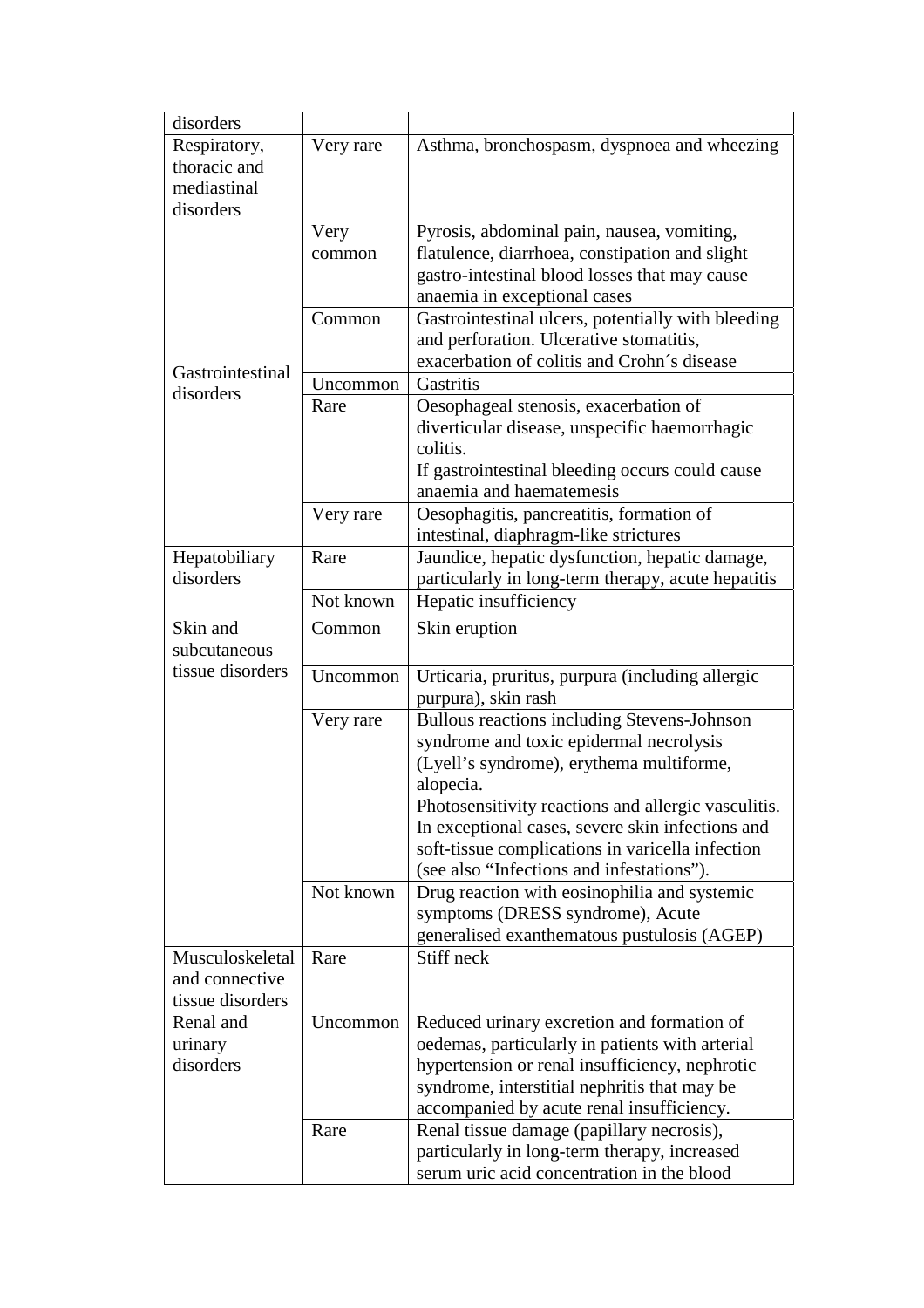| General         | Common | Pain and burning sensation in the administration      |
|-----------------|--------|-------------------------------------------------------|
| disorders and   |        | site                                                  |
| administration  |        | Not known   Injection site reaction such as swelling, |
| site conditions |        | haematoma or bleeding.                                |

Reporting of suspected adverse reactions

Reporting suspected adverse reactions after authorisation of the medicinal product is important. It allows continued monitoring of the benefit/risk balance of the medicinal product. Healthcare professionals are asked to report any suspected adverse reactions via the Yellow Card Scheme at www.mhra.gov.uk/yellowcard

## **4.9 Overdose**

## *Symptoms*

Central nervous system disturbances include headache, tinnitus, confusion, ataxia,nystagmus, as well as abdominal pain, nausea and vomiting, may occur as symptoms of an overdose. In more serious poisoning drowsiness, loss of consciousness, convulsions (mainly in children), dizziness, haematuria, hypothermia may occur. In addition, gastrointestinal bleeding, as well of functional disturbances of the liver and kidneys, is possible. There may furthermore be hypotension, respiratory depression and cyanosis.

In serious poisoning metabolic acidosis may occur.

## *Treatment*

Treatment is symptomatic and there is no specific antidote.

The therapeutic possibilities for treatment of intoxication are dictated by the extent, level and clinical symptoms according to the common intensive care practices.

# **5 PHARMACOLOGICAL PROPERTIES**

## **5.1 Pharmacodynamic properties**

Pharmacotherapeutic group: *Antiinflammatory and antirheumatic products, non-steroids. Propionic acid derivatives. Ibuprofen* 

ATC code: *M01AE01* 

Ibuprofen is a non-steroidal anti-inflammatory drug that, in conventional animal-experiment inflammation models, has proven to be effective, probably through prostaglandin synthesis inhibition. In humans, ibuprofen has an antipyretic effect, reduces inflammatory-related pain and swelling. Furthermore, ibuprofen reversibly inhibits ADP- and collagen-induced platelet aggregation.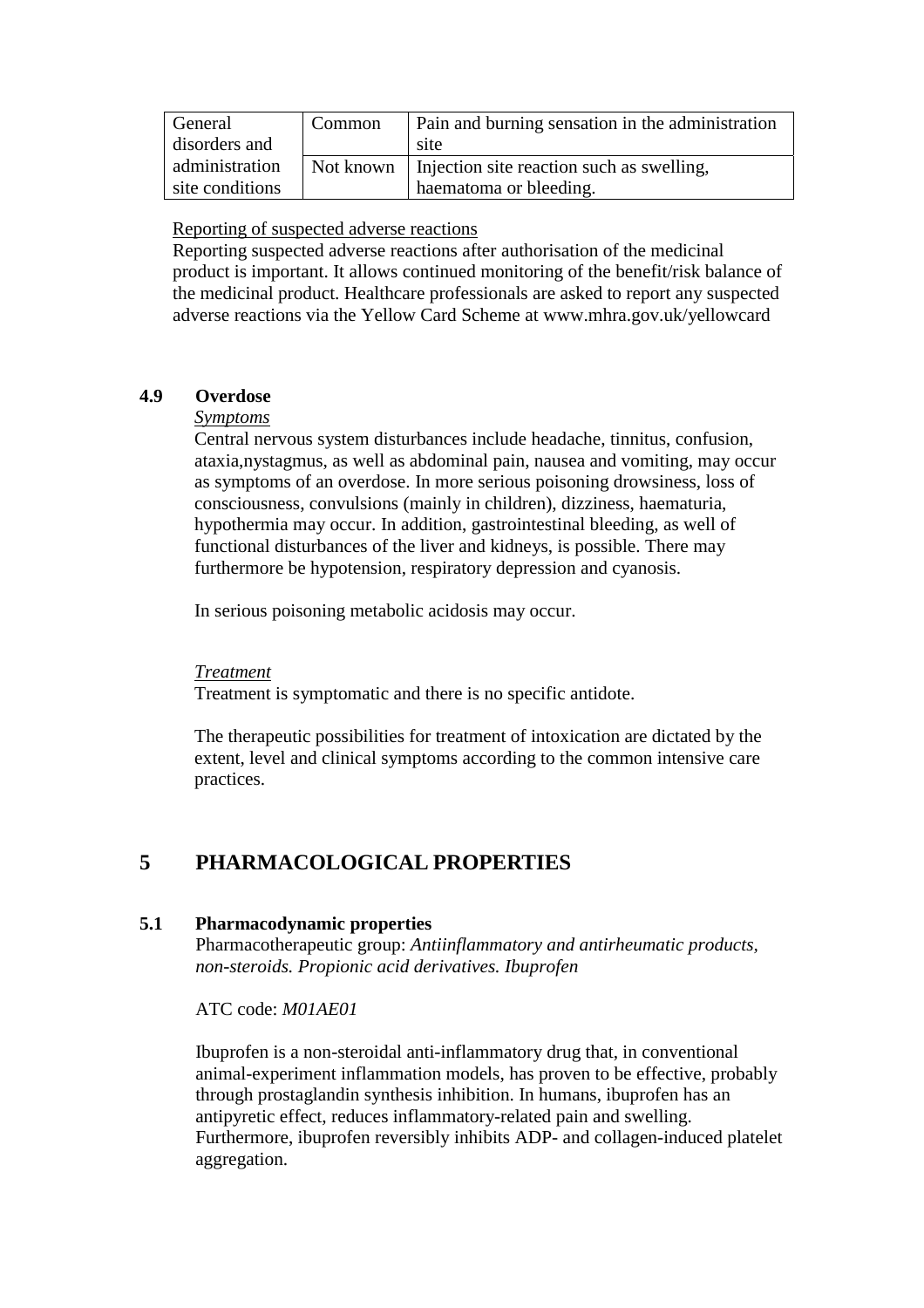Experimental data suggest that ibuprofen may competitively inhibit the effect of low dose acetylsalicylic acid on platelet aggregation when they are dosed concomitantly. Some pharmacodynamic studies show that when single doses of ibuprofen 400 mg were taken within 8 h before or within 30 min after immediate release acetylsalicylic acid dosing (81 mg), a decreased effect of acetylsalicylic acid on the formation of thromboxane or platelet aggregation occurred. Although there are uncertainties regarding extrapolation of these data to the clinical situation, the possibility that regular, long-term use of ibuprofen may reduce the cardioprotective effect of low-dose acetylsalicylic acid cannot be excluded. No clinically relevant effect is considered to be likely for occasional ibuprofen use (see section 4.5).

## **5.2 Pharmacokinetic properties**

#### Absorption

This medicinal product is administered intravenously, therefore there is no absorption process and bioavailability of ibuprofen is 100 %.

After intravenous administration of ibuprofen in humans, the maximum concentration  $(C_{\text{max}})$  of S- enantiomer (active) and R-enantiomer is reached at approximately 40 minutes, with a rate of infusion of 30 minutes.

**Distribution** The estimated volume of distribution is 0.11 to 0.21 L/kg.

Ibuprofen is extensively bound to plasma proteins, primarily albumin.

### Biotransformation

Ibuprofen is metabolised in the liver into two inactive metabolites, and these together with unmetabolized ibuprofen, are excreted by the kidney either as such or as conjugates.

After an oral application, ibuprofen is already partly absorbed in the stomach and then completely in the small intestine. Following hepatic metabolisation (hydroxylation, carboxylation), the pharmacologically inactive metabolites are completely eliminated, mainly renally (90 %), but also with the bile.

#### **Elimination**

Excretion by the kidney is rapid and complete. The elimination half-life is about 2 hours.

#### Linearity / non-linearity

Ibuprofen shows linearity in the area under the curve of plasma concentrationtime after a single administration of ibuprofen (in a range of 200 to 800 mg).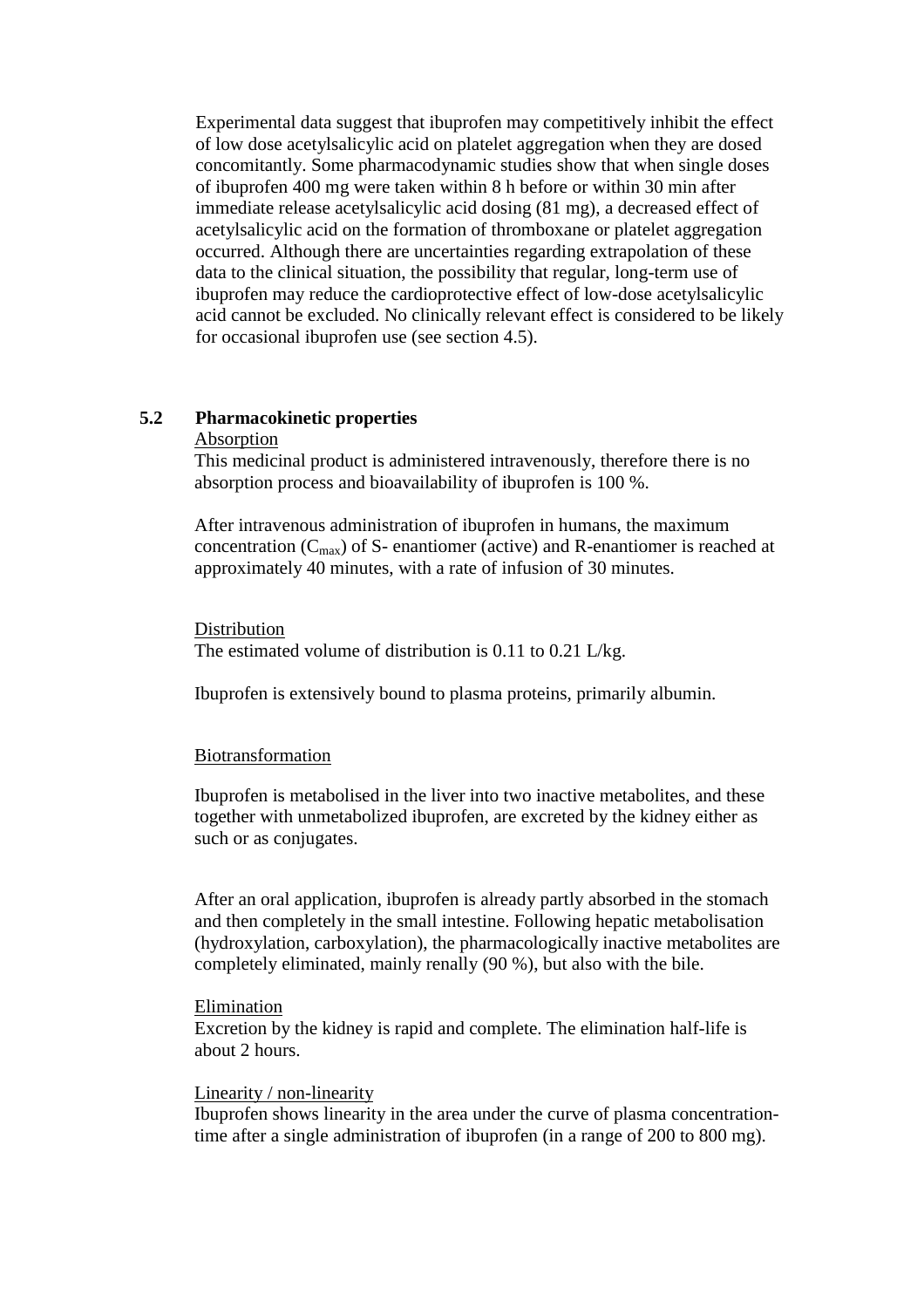Pharmacokinetic / pharmacodynamic relationship (s) There is a correlation between plasma levels of ibuprofen, its pharmacodynamic properties and overall safety profile. Ibuprofen pharmacokinetics is stereoselective after intravenous and oral administration.

The mechanism of action and pharmacology of intravenous ibuprofen do not differ of mechanism oral ibuprofen.

#### *Renal impairment*

For patients with mild renal impairment, increased unbound (S)-ibuprofen, higher AUC values for (S)-ibuprofen and increased enantiomeric AUC (S/R) ratios have been reported compared with healthy controls.

In end-stage renal disease patients receiving dialysis the mean free fraction of ibuprofen was about 3 % compared with about 1 % in healthy volunteers. Severe impairment of renal function may result in accumulation of ibuprofen metabolites. The significance of this effect is unknown. The metabolites can be removed by haemodialysis (see sections 4.3 and 4.4).

#### *Hepatic impairment*

In cirrhotic patients with moderate hepatic impairment (Child Pugh's score 6- 10) treated with racemic ibuprofen an average 2-fold prolongation of the halflife was observed and the enantiomeric AUC ratio (S/R) was significantly lower compared to healthy controls, suggesting an impairment of metabolic inversion of (R)-ibuprofen to the active (S)-enantiomer (see sections 4.3 and 4.4).

#### *Paediatric population*

The pharmacokinetic profile of ibuprofen in the intended paediatric population appears to be similar to that observed in adults.

## **5.3 Preclinical safety data**

The subchronic and chronic toxicity of ibuprofen in animal trials showed up mainly in the form of lesions and ulcers in the gastrointestinal tract. In vitro and in vivo studies gave no clinically relevant evidence of the mutagenic potential of ibuprofen. In studies in rats and mice, no evidence of carcinogenic effects of ibuprofen was found.

Ibuprofen led to an inhibition of ovulation in rabbits and impaired implantation in various animal species (rabbit, rat, mouse). Experimental studies in rats and rabbits have shown that ibuprofen crosses the placenta. Following the administration of maternotoxic doses, an increased incidence of malformations (ventricular septal defects) occurred in the offspring of rats.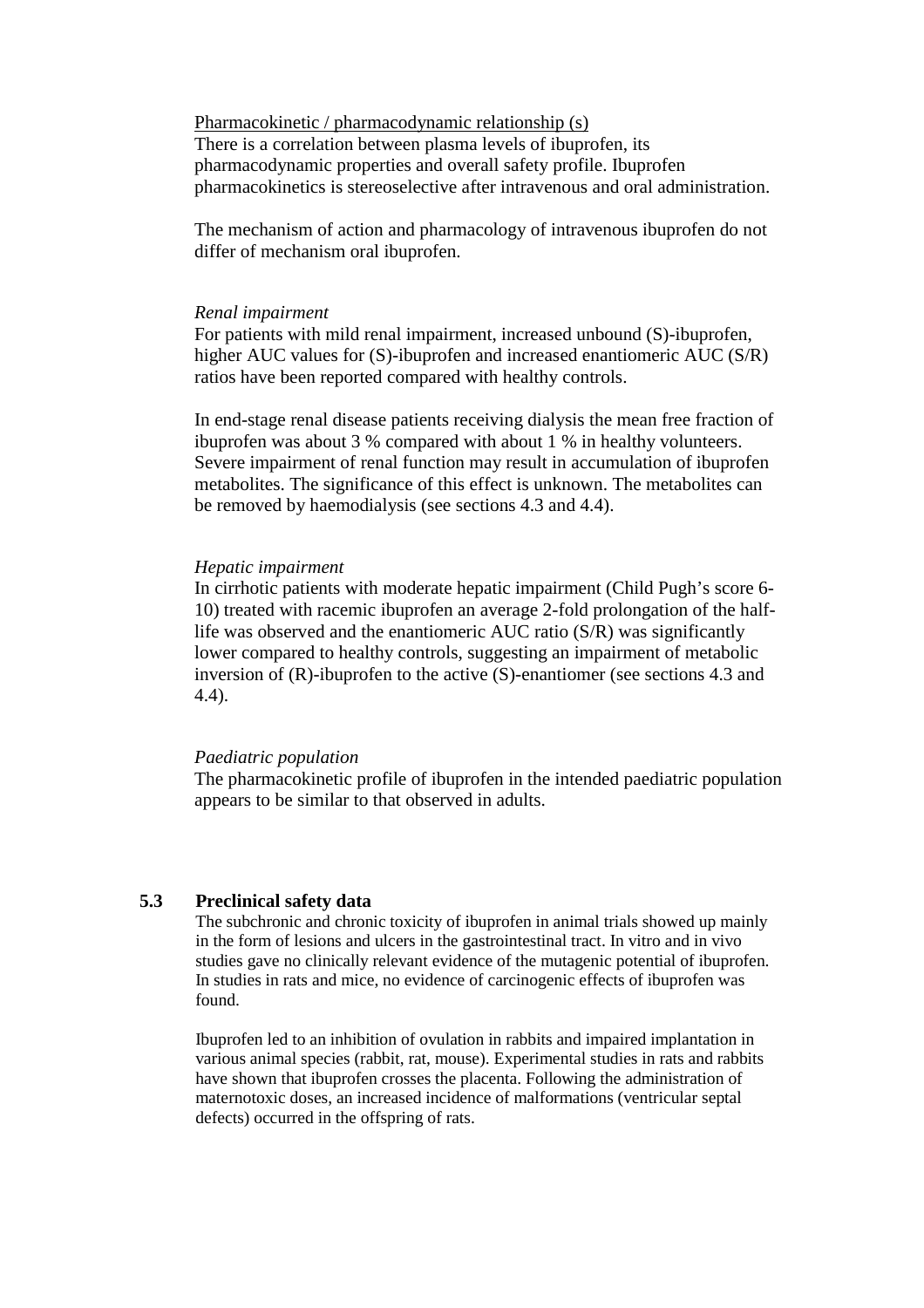# **6 PHARMACEUTICAL PARTICULARS**

## **6.1 List of excipients**

L-arginine Sodium chloride Hydrochloric acid (for pH adjustment) Sodium hydroxide (for pH adjustment) Water for injections

## **6.2 Incompatibilities**

In the absence of compatibility studies, this medicinal product must not be mixed with other medicinal products.

## **6.3 Shelf life**

2 years.

From a microbiological point of view, the product should be used immediately after opening.

### **6.4 Special precautions for storage**

This medicinal product does not require any special storage conditions.

For storage conditions after first opening of the medicinal product, see section 6.3.

### **6.5 Nature and contents of container**

The primary packaging is a 50 ml LDPE container with Twincap in packs of 10 bottles and 20 bottles of 50 ml.

Not all packsizes may be marketed.

## **6.6 Special precautions for disposal**

The product is indicated for single use only; any unused solution should be discarded. Before administration, the solution should be visually inspected to ensure it is clear and colourless to pale yellow. It should not be used if any particulate matter is observed.

Any unused medicinal product or waste material should be disposed of in accordance with local requirements.